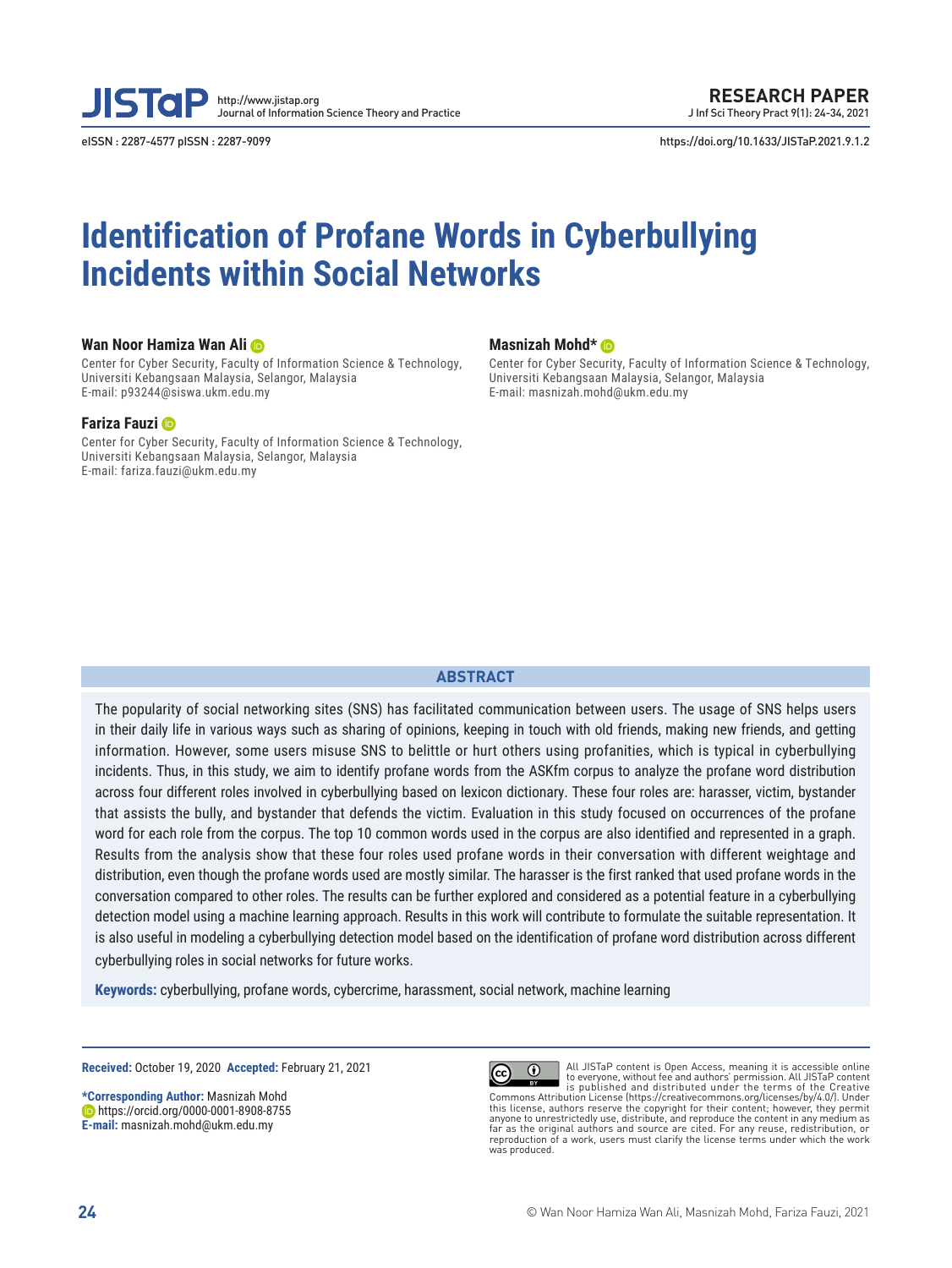# **1. INTRODUCTION**

The rapid development of information and communication technologies and the great proliferation of social networking sites (SNS) have made social media a popular socialization tool, especially among teenagers. Since the introduction of these SNS such as Facebook, Instagram, Twitter, and YouTube, they have been able to attract the attention of millions of users to the point where these SNS have become a necessity in life (Tarmizi et al., 2020). According to Boyd and Ellison (2007), social networks are defined as web-based services that allow individuals to build public or semi-public profiles in a limited system, and to clearly know the list of other users with whom they connect as well as to view their contact lists. Thus, the use of the Internet as a medium of communication makes SNS an important socialization tools to share information, exchange opinions, interact with each other, and to conduct timeless and borderless online business (Zainudin et al., 2016). However, SNS could give negative implications if people use SNS for cybercrime purposes (Sheeba et al., 2019).

#### 1.1. Cyberbullying Detection

One of the cybercrimes that usually occur on SNS is cyberbullying (Nandhini & Sheeba, 2015). Cyberbullying has been defined in multiple ways but have the same characterization where it takes into account the people involved, the kind of medium, and how cyberbullying occurs. Hinduja and Patchin (2018) defined cyberbullying as "willful and repeated harm inflicted through the medium of electronic text." Based on this definition, they did not mention cyberbullying that happened based on the specific age group of users, in contrast to other researchers who believe that cyberbullying happens only among students such as children and teenagers (Sutton, 2011). When it comes to adults, cyberbullying can be defined as cyber harassment or cyberstalking, besides cyber incivility (Giumetti et al., 2012; Sutton, 2011). However, cyberbullying is an aggressive behavior by an individual or group of people known as harassers towards another individual (i.e., victim) using the Internet as a medium. Harassers are able to use various ways to bully the victim such as spreading rumors and spreading information related to the victim for the purpose of embarrassing him/her. The people involved in cyberbullying incidents can be classified as a harasser, victim, assistant, defender, reinforcer, and accuser (Salmivalli, 1999; Salmivalli et al., 1996; Xu et al., 2012). Table 1 shows the description of these six roles. These individuals may play different roles in a single cyberbullying incident (Xu et al., 2012). Van Hee et al. (2018) only consider four roles: 1) harasser, 2) victim, 3) assistant, and 4) defender. They refer to the assistant and defender in cyberbullying incidents as bystanders (specifically, bystander-assistant and bystander-defender, respectively).

The impact and frequency of cyberbullying incidents can intensify or lessen depending on the roles involved (Moxey & Bussey, 2020). The existence of the roles beside harasser and victim has been recognized as important (Bastiaensens et al., 2014; Salmivalli, 2010). If a cyberbullying incident involves only the harasser and victim, the issue is likely to be cut short. However, if the incident involves roles such as assistant and reinforcer, this situation can worsen and become more dangerous, as the harasser has received support from other online social network users, and does not consider the cyberbullying wrong, and will continue to threaten the victim. Nonetheless, if there are users playing the role of defender involved, it is likely that the incident will not be extended because the harasser has no support from the other online social network users (Salmivalli, 2010). Thus, individual involvement in cyberbullying incidents is noteworthy in cyberbullying detection.

Discriminative features are required to develop a cyberbullying detection model by using a supervised machine learning approach. In general, basic steps in modeling the

**Table 1.** Description of roles involved in cyberbullying

| Role       | <b>Description</b>                                                                                                            |
|------------|-------------------------------------------------------------------------------------------------------------------------------|
| Harasser   | Person who did the bullying across online social networks                                                                     |
| Victim     | Person who was the target of harasser                                                                                         |
| Assistant  | Helps harasser to do the bullying                                                                                             |
| Defender   | Defends victim from harasser                                                                                                  |
| Reinforcer | Indirectly involved in cyberbullying but encourages harasser and gives impetus for continuation, such as cheering or laughing |
| Accuser    | Accusing someone as the harasser                                                                                              |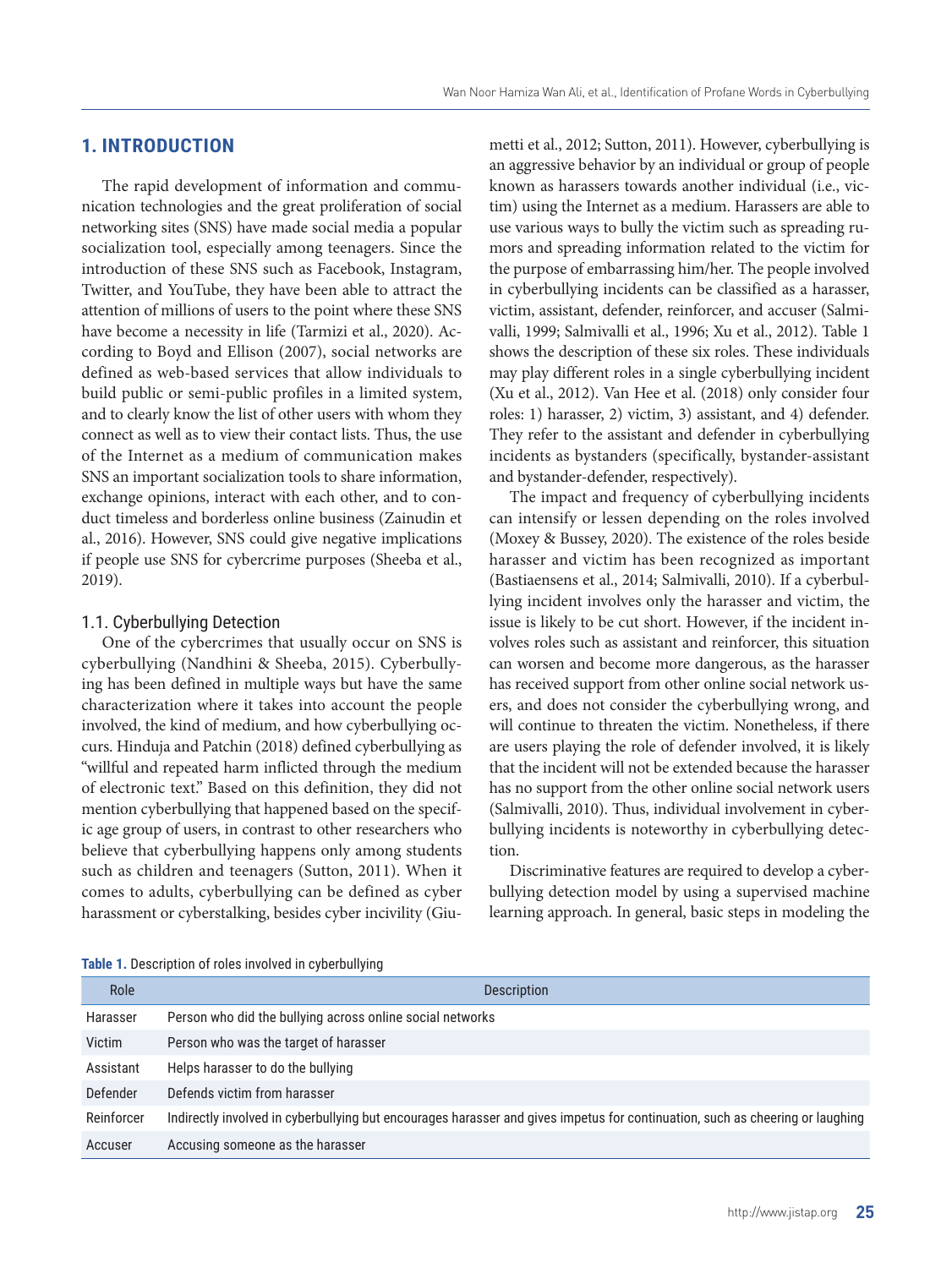cyberbullying detection are started from data collection, data annotation, data pre-processing, feature extraction, and classification (Talpur & O'Sullivan, 2020). However, collecting data from online social networks is not an easy task. According to Salawu et al. (2017), the challenge lies in the form of privacy and ethical matters which most researchers have to face before the data can be harvested, especially when it involves data related to user information such as age and gender. Besides this, different online social networks provide different metadata, and researchers should determine the detection task before selecting the data source to be used. However, the corpus should be annotated after collecting the same from social networks. The data annotation is the process where raw data will be identified into meaningful and informative annotation to classify text. Meanwhile, data pre-processing is one of the crucial steps in cyberbullying detection because we need to remove outliers and standardize the data before it can be used to build the cyberbullying model during classification process. A few examples of data pre-processing are tokenization, stemming, lemmatization, remove numbering, and stopwords removal.

Feature extraction in cyberbullying detection is dependent on the corpus data that have been harvested. As an example, the corpus may or may not contain metadata of elapsed time between comments, followers, following, time of posting, and other data. These metadata may be required to identify the interaction between users of the online social network site. Salawu et al. (2017) categorized four types of features used in cyberbullying detection: 1) content-based (e.g., cyberbullying keywords, profanity, pronouns, and n-grams), 2) sentiment-based (e.g., emoticons), 3) network-based (e.g., number of following, number of followers), and 4) user-based (e.g., age, gender). Content-based features are commonly used features by researchers in cyberbullying detection. In addition, the profanity feature is the highest feature that has been used across cyberbullying detection studies as compared to other features in the content-based category, since cyberbullying is associated to an aggressive behavior (Salawu et al., 2017). Finally, we use an algorithm as classifier in the classification process as the final step for cyberbullying detection. Common algorithms usually implemented in supervised machine learning are the Support Vector Machine, Naïve Bayes, Decision Tree, Random Forest, and Linear Regression (Muneer & Fati Mohamed, 2020).

However, state-of-the-art of cyberbullying detection using a machine learning approach has focused on profane words as a feature rather than utilizing the profane features according to four roles (harasser, victim, assistant, and defender) involved in cyberbullying incidents. This has motivated us to identify profane words from the corpus to analyze the word distribution based on four roles involved in cyberbullying incidents within social network. However, a limitation of this work is that we only identify lexical profane words in accordance to a profane word dictionary. We addressed the following research questions:

- 1. Which role used profane words with the highest frequency based on word distribution?
- 2. What are the commonly used words by users in cyberbullying incidents?

We hypothesize that identifying word distribution for each role involved in cyberbullying detection can give useful insights for us to better extract profanity features from the corpus for use in the classification process. Results from the experiment will guide us for future work in cyberbullying detection using a machine learning approach. The contribution of this work is noteworthy, as it focuses on profane words distribution based on four different roles involved in cyberbullying detection. The results from this work will be implemented in formulating the representation of features in order to develop a model of cyberbullying detection. We also combined two different external sources of profane word dictionaries with the purpose to strengthen the results of the experiment.

The remainder of this paper is structured as follows: Section 2 presents the related work on automatic cyberbullying detection using profanity as a feature. The methodology in Section 3 describes the workflow for the identification of profane words. Next, we present the results from the experiment in Section 4. Meanwhile, Section 5 discusses the analysis of profane word distribution. Finally, Section 6's conclusion and future work concludes this paper.

# **2. RELATED WORK**

Nowadays, profane words are commonly used in daily face to face conversations as well as on the Internet, especially in online social networks (Laboreiro & Oliveira, 2014). A profane word is a curse word that is used with offensive meaning and usually used in cyberbullying incidents and hate speech (Laboreiro & Oliveira, 2014). Profanity is a common feature used in cyberbullying detection. State-of-the-art works on cyberbullying detection that used profanity feature to detect cyberbullying in on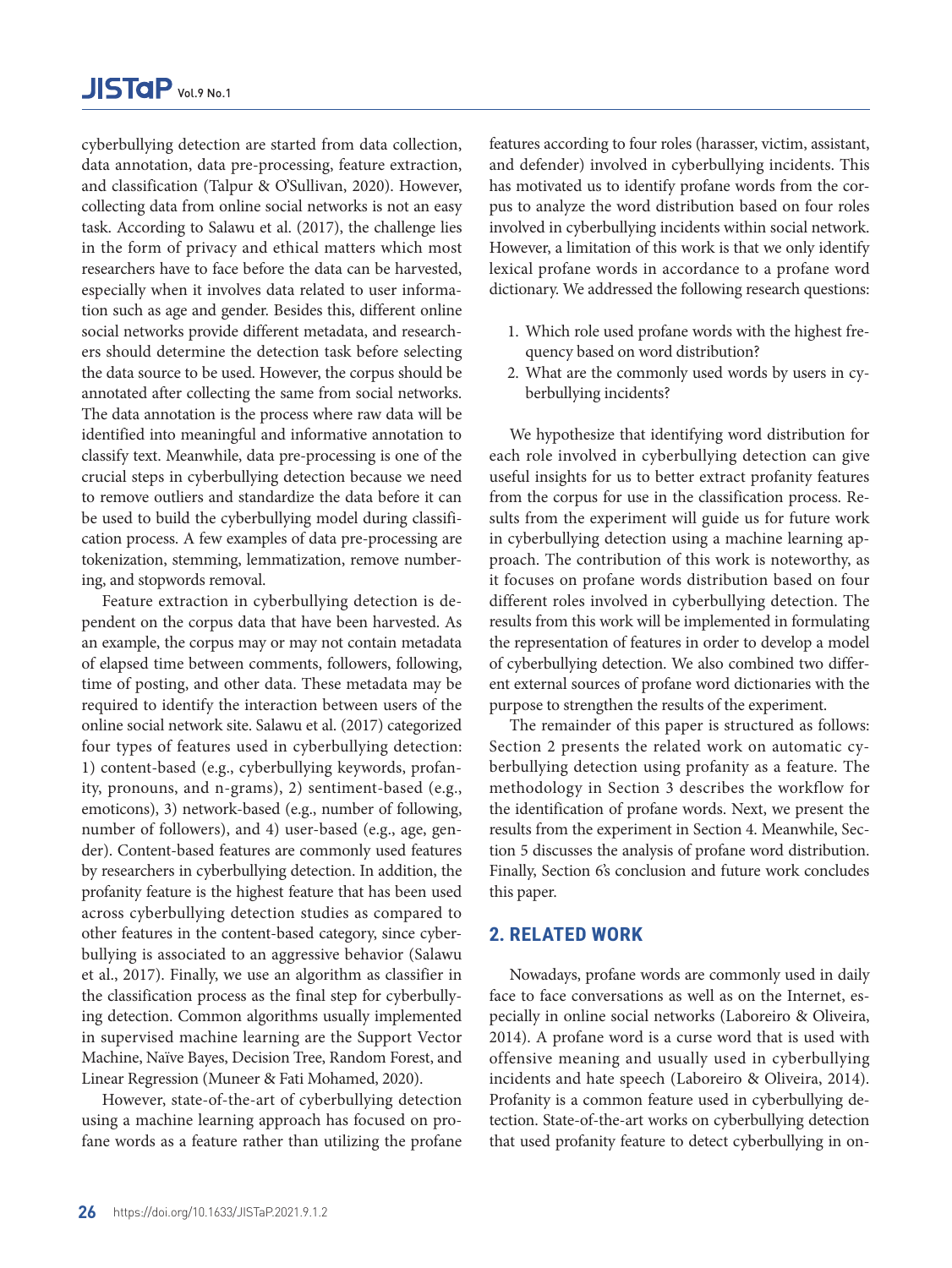line social networks include research works by Dinakar et al. (2011), Van Hee et al. (2018), Kontostathis et al. (2013), and Al-garadi et al. (2016).

Dinakar et al. (2011) have focused on cyberbullying detection based on textual communication that involved three main sensitive topics, which are sexual, race/culture, and intelligence. By using a corpus from YouTube, they annotated the corpus that consists of negative and profane words according to those three topics. However, they stated that if a comment in a YouTube video contains negative or profane words, it does not necessarily mean that the comment can be labeled as a cyberbullying incident. For example, "I'm disgusted by what you said today, and I never want to see you again" is difficult to classify as cyberbullying even though that sentence indicates the lexicon 'disgusted.'

Profane words are also identified by Al-garadi et al. (2016) in cyberbullying detection because they believe it is a sign of offensive behavior. They extracted profane words based on a dictionary of profanities which is compiled in previous research works by Reynolds et al. (2011) and Wang et al. (2014). In addition, a study by Chatzakou et al. (2017) uses an external resource, the 'hatebase' database (https://hatebase.org) to determine the 'hateful' score for the collected tweets on a scale [0,100], where 0 indicates no hatred and 100 indicates hatred. However, they stated that profane words are not suitable for classifying tweets as hateful or aggressive cyberbullying, as the tweets are short and commonly comprise altered words, emoticons, and URLs. So, they concluded that users who like to harass other users have a tendency to use profane words, but they are not much different from normal user behavior.

The Google profanity list (https://code.google.com/ archive/p/badwordslist/downloads) is used as a lexicon dictionary for feature extraction by Van Hee et al. (2018). However, Van Hee et al. (2018) stated that profanity has a low percentage in F1 measure but it still can be a useful feature if it is integrated with other features such as sentiment, n-grams (character), and topic model.

Tarmizi et al. (2020) used the corpus from Twitter to detect cyberbullying activities. The profane words extracted from the 50 Twitter users' corpus is used to track the activities by the users. The extraction is based on an external source, www.noswearing.com. In the classification process, about 10,183 from 29,701 profane words occurrences are misclassified. It may be due to the low number of tweet activities having a high number of profane words and the high number of tweet activities having a low number of profane words.

Current findings showed that profane words were highly used as a feature to detect the cyberbullying that happened in social networks. Nonetheless, there is no research that considers frequency of profane words based on roles involved in cyberbullying incidents. This is important to ensure that feature use in classification processes can build a robust model for cyberbullying detection.

# **3. METHODOLOGY**

We set up an experiment to test the aforementioned hypothesis and answer the research questions. Thus, in this section a workflow to analyze profane word distribution across the different cyberbullying roles in the corpus is proposed as illustrated in Fig. 1. The workflow involves four steps: 1) dataset, 2) data preparation, 3) data preprocessing, and 4) profane word extraction.

#### 3.1. Dataset

The corpus used in this work is the AMiCA Bullying Cyber Dataset, a secondary dataset obtained from Van Hee et al. (2018). The corpus is collected from ASKfm's social network site from April to October 2013. It consists of English and Dutch language. However, only the English language is used in this study. ASKfm is one of the most popular online social networking platforms for teens and adults where users can interact without having to reveal their own identities (Ashktorab et al., 2017). The corpus obtained is in the form of annotations annotated using Brat Rapid Tool Annotation (BRAT) (Stenetorp et al., 2012).

In the annotation process as described in Van Hee et al. (2018), messages collected are presented to the annotators in chronological order within the context of the original content of the conversation. One conversation consists of a series of messages from two or more users. In each conversation, each message is preceded by a ¶ token. The token is intended to facilitate and speed up the annotation process. Firstly, the nature of each message is taken into account whether it is harmful or otherwise. The level of harmfulness is indicative of cyberbullying. Hence, for each message, the annotators determine whether the message contains indication of cyberbullying or not based on three types of scales, namely:

- 1. Harmfulness Score=0: Messages that do not contain cyberbullying or indication of cyberbullying.
- 2. Harmfulness Score=1: Message containing cyberbullying or an indication of cyberbullying.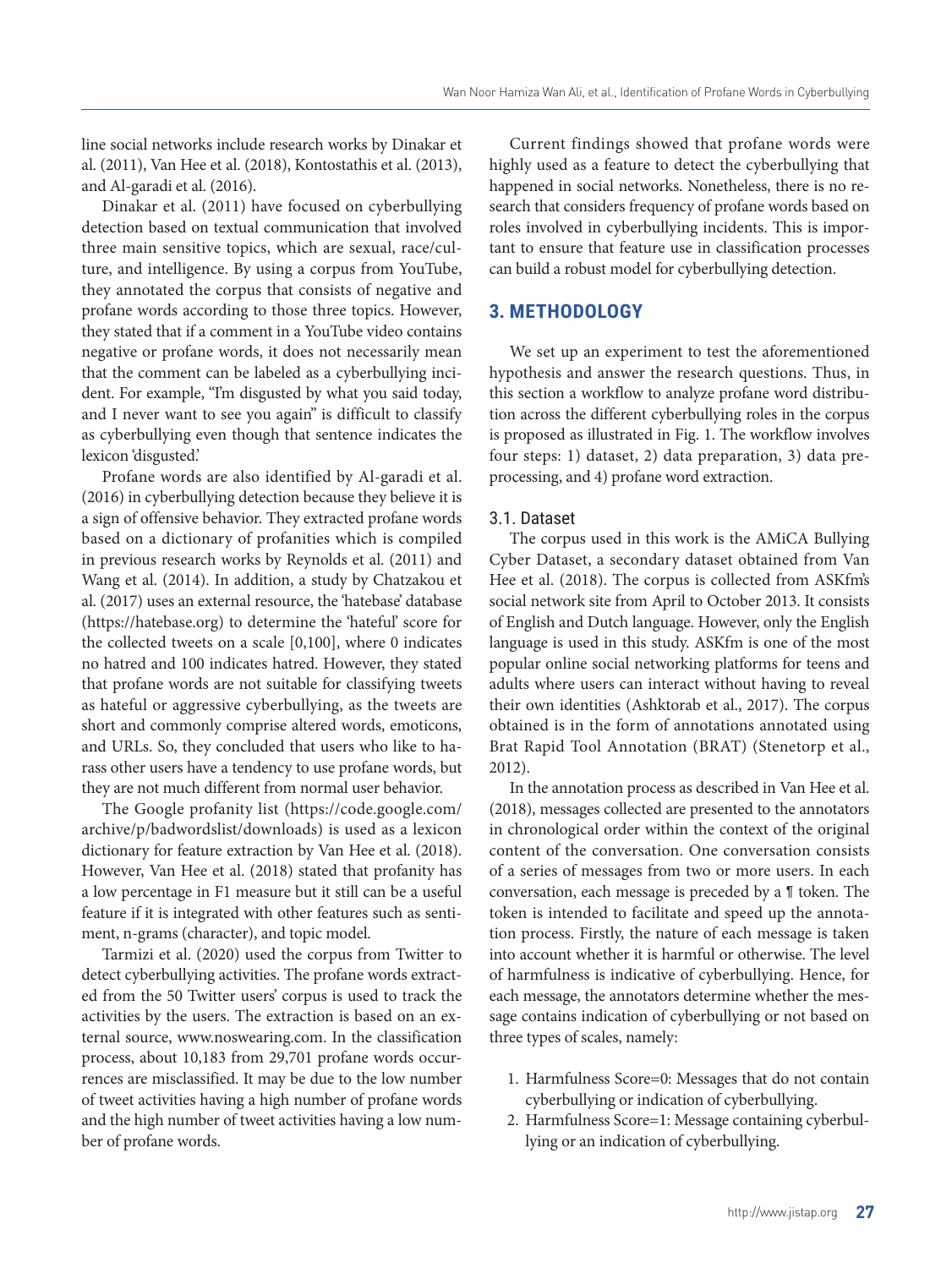



3. Harmfulness Score=2: Messages that contain a serious indication of cyberbullying (e.g., death threats).

 Secondly, if the message is rated with a harmfulness score of 1 or 2, the annotators must specify the user's role for the messages in the following format: score\_role i.e., 1\_harasser, 2\_harasser, 1\_victim, 2\_victim, 1\_bystander\_ assistant, 2\_bystander\_assistant, 1\_bystander\_defender, or 2\_bystander\_defender.

In this work, profane words are extracted from four different roles without any consideration for the harmfulness score. For example, both 1\_harasser and 2\_harasser are simply considered as harasser for the extraction of profane words.

#### 3.2. Data Preparation

Data preparation processing is performed upon obtaining the dataset. All files containing the original messages and annotations are unified in one folder. The BRAT reader program is imported and implemented in the Anaconda Spyder platform using Python 3.7 programming language, and the original Python codes from https://

github.com/clips/bratreader/tree/master/bratreader are adapted to parse the original messages and annotations. BRAT reader is a Python program for reading and understanding BRAT repositories and for storing files in XML format for easy access (Computational Linguistics Research Group, 2019). The program was developed by Computational Linguistics & Psycholinguistics from the University of Antwerp, Belgium. The original messages and annotation files are loaded into .xml files before being stored and converted to .csv format using the BRAT reader program. Then we imported the converted files into the Anaconda Spyder platform for data pre-processing.

The corpus is then processed for better understanding. Table 2 shows the descriptive statistics of the corpus. The corpus has a total of 120,512 posts. They were classified into two types of post which are cyberbullying posts (5,382) and non-cyberbullying posts (115,130). For the cyberbullying posts, the number of posts is calculated for each of the four roles defined in a cyberbullying incident. As can be observed from Table 2, the corpus is imbalanced (only 4.47% of the corpus are labelled as cyberbullying posts) and this situation will affect the performance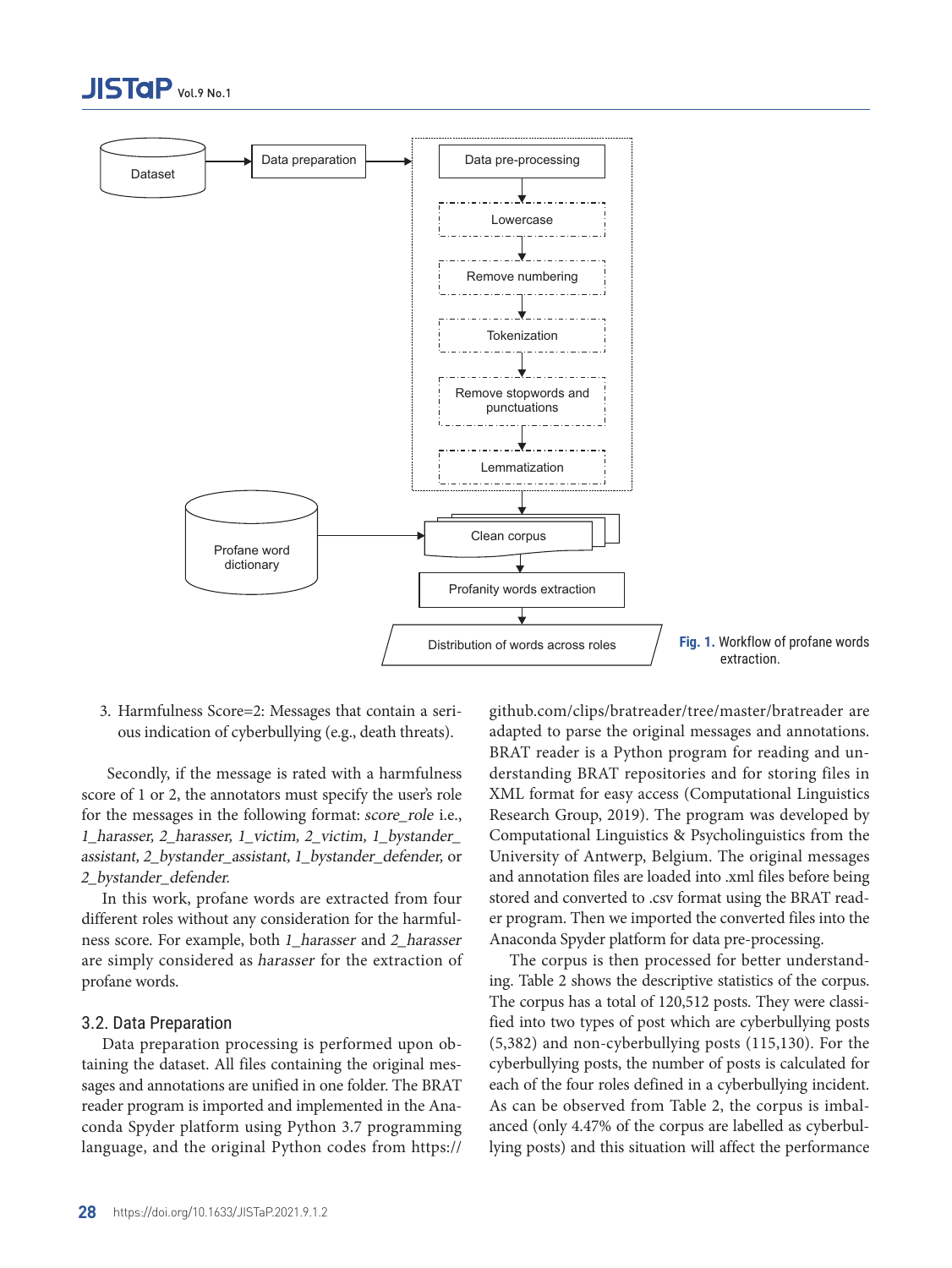of standard classifiers and predictive models. This issue will be addressed in our future work.

#### 3.3. Data Pre-Processing

Based on the corpus provided, each original message goes through numbers removal and lowercase conversion. Then, all punctuation and stopwords are removed from the corpus. The next step is the tokenization of the corpus by converting each sentence in the message into a set of words known as tokens for easier comprehension (Sekharan et al., 2018). Finally, lemmatization is performed to obtain the root word for each token. Table 3 shows the pre-processing steps of the original data and processed output using the following example sentence: "NIGGA you look like you are a 60 years old hag, even SLUTS like you!!!."

# 3.4. Profane Word Extraction

We utilized two different external sources to identify profane words from the corpus according to the four different roles involved in cyberbullying, as follows:

1. Curse word lexicon from https://www.cs.cmu. edu/~biglou/resources/bad-words.txt, that consists

#### **Table 2.** Descriptive statistics of ASKfm corpus

of 1,383 lexicons (Zois et al., 2018)

2. Google profanity list https://code.google.com/archive/p/badwordslist/downloads, which consists of 458 lexicons (Van Hee et al., 2018)

Combining both external sources gives 1,841 lexicons and we compiled this into one file before identifying the profane words. The identification of profane words from the corpus is conducted in a controlled environment on a single machine. The reason is to make sure of consistency of performance in order to produce results. We performed countvectorizer for feature extraction, which is used to convert a corpus to a matrix of tokens by making use of Scikit-learn (Pedregosa et al., 2011). Then, we implemented fit transform of lexicon dictionary, and word distribution for each role is calculated.

# **4. RESULTS**

In this section, we present the findings from an experiment of profane word identification as a part of feature extraction, which could be used in the classification process of cyberbullying detection. Table 4 shows the percentage of profane words distribution across four roles in cyber-

| Post                   | Corpus size | Percentage of<br>corpus size $(\%)$ | Score_Role               | Number of<br>post        | Total post each role |
|------------------------|-------------|-------------------------------------|--------------------------|--------------------------|----------------------|
| Non-cyberbullying post | 115,130     | 95.53                               | $\overline{\phantom{a}}$ | $\overline{\phantom{a}}$ |                      |
| Cyberbullying post     | 5,382       | 4.47                                | 1_Harasser               | 2,886                    | $2,886+693=3,579$    |
|                        |             |                                     | 2_Harasser               | 693                      |                      |
|                        |             |                                     | 1 Victim                 | 1,276                    | $1,276+79=1,355$     |
|                        |             |                                     | 2 Victim                 | 79                       |                      |
|                        |             |                                     | 1_Bystander_Defender     | 391                      | $391 + 33 = 424$     |
|                        |             |                                     | 2_bystander_Defender     | 33                       |                      |
|                        |             |                                     | 1_Bystander_Assistant    | 17                       | $17 + 7 = 24$        |
|                        |             |                                     | 2_Bystander_Assistant    | $\overline{7}$           |                      |

#### **Table 3.** Output for each pre-processing step

| Pre-processing steps                      | Output for pre-processing                                              |
|-------------------------------------------|------------------------------------------------------------------------|
| Step 1: Remove numbering                  | NIGGA you look like you are a 60 years old hag, even SLUTS like you!!! |
| Step 2: Lowercase                         | nigga you look like you are a years old hag, even sluts like you!!!    |
| Step 3: Remove punctuations and stopwords | nigga hag sluts                                                        |
| Step 4: Tokenization                      | ['nigga', 'hag', 'sluts']                                              |
| Step 5: Lemmatization                     | ['nigga', 'hag', 'slut']                                               |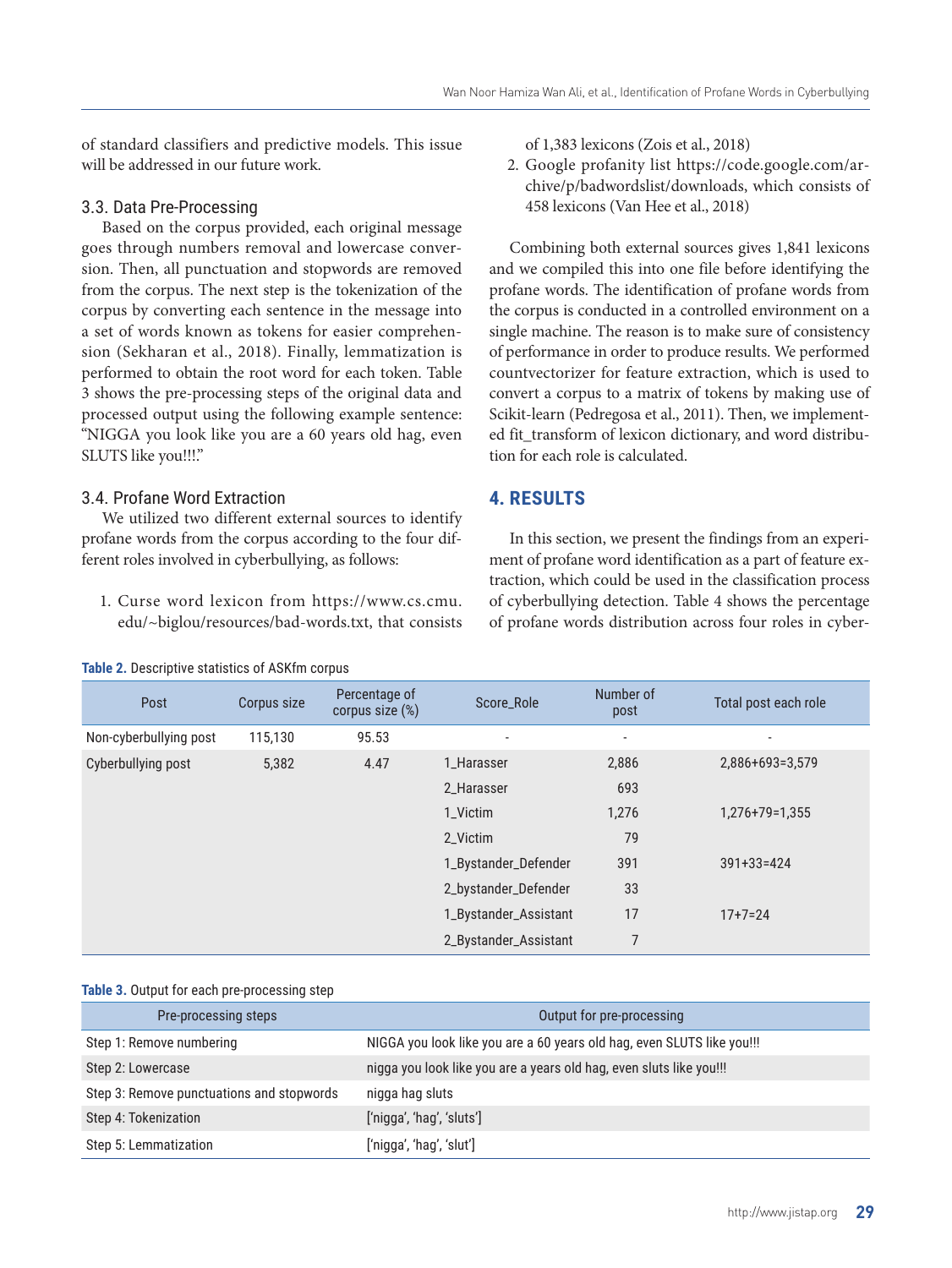bullying incidents. A formula to calculate the percentage of profane word distribution is built. The number of profane words indicated the total number of profane words that have been extracted from tokens for each role. The formula as follows:

Percentage Profanity Words Distribution= $\frac{\text{Number of Profane Words}}{\text{Total Number of Tokens}} \times 100\%$ 

The Harasser role consists of 12,958 tokens from 3,579 posts and total profane words used are 3,830. This yields a percentage of word distribution of about 29.56%. This shows that profane words used by harassers are more than one quarter of the overall tokens. For the victim role, 152 profane words are used over 6,261 tokens contained in 1,355 posts, which yields a percentage of word distribution of about 2.43%. On the other hand, the percentage for the bystander defender role is about 19.88%. This is calculated from a 730 number of profane words from 3,672 numbers of tokens contained in 424 posts. For bystander\_ assistant, the usage of profane words is 21 from an 88 number of tokens contained in 24 posts. This makes the percentage of profane word distribution for this role about 23.86%.

Fig. 2 presents findings of the top 10 most common profane words in four different roles in cyberbullying incidents. The graph incorporates the information about total numbers of profane words used by roles (x-axis). In the y-axis is shown the top 10 profane words used by each role in cyberbullying incidents. The profane word 'fuck' is the highest word used in all four roles in cyberbullying incidents. The 'fuck' word used by harassers is about 720, 368 is used by victims, 200 by bystander\_defender, and 5 by bystander\_assistant, thus making the harasser ranked first compared to others.

For harasser, profane words are ranked as follows: fuck (720 profane words), bitch (274 profane words), ugly (216 profane words), hate (173 profane words), shit (131 profane words), ass (113 profane words), cunt (111 profane words), dick (111 profane words), slut (111 profane words), and faggot (104 profane words). Victim profane words in rank are fuck (368 profane words), shit (92 profane words), bitch (88 profane words), cunt (71 profane words), dick (40 profane words), stupid (34 profane words), ass (31 profane words), pussy (28 profane words), fat (27 profane words), and dumb (22 profane words). For bystander defender, profane words used in rank are fuck (200 profane words), shit (59 profane words), bitch (44 profane words), cunt (43 profane words), fat (32 profane words), ass (22 profane words), slut (21 profane words), stupid (18 profane words), stfu (18 profane words), and twat (16 profane words). Hence, bystander\_assistants also used profane words in their cyberbullying incidents even though the total numbers for each word are less compared to other roles. The rank for bystander\_assistant profane words are fuck (5 profane words), cunt (3 profane words), slut (2 profane words), lmfao (2 profane words), piss (1 profane word), bitch (1 profane word), fag (1 profane word), boob (1 profane word), damn (1 profane word), and hole (1 profane word).

We present Fig. 3 by summarizing Fig 2, which shows five highly used profane words in four roles in cyberbullying incidents. The x-axis contains information of top five profane words that are commonly used in four roles, while the y-axis displays the number of each profane words used by four roles. The total number of the 'fuck' word used by four roles is 1,293, which is the highest compared to other profane words. Secondly, the 'bitch' word used in cyberbullying incidents is 407, followed by cunt (228), slut (156), and twat (82).

# **5. DISCUSSION**

Our focus in this work is to identify profane words used by the aforementioned roles in cyberbullying incidents using a lexicon profane word dictionary in order to analyze word distribution. This is to allow extraction of the profanity features to be implemented into the classification process of a cyberbullying detection model, and at the same time to answer the research questions. Findings revealed that each role used profane words in their con-

| Table 4. Percentage of profane word distribution across four roles in cyberbullying incidents |  |  |  |
|-----------------------------------------------------------------------------------------------|--|--|--|
|                                                                                               |  |  |  |

| <b>Roles</b>        | Number of profane words | Total number of tokens | Percentage profane words distribution (%) |
|---------------------|-------------------------|------------------------|-------------------------------------------|
| Harasser            | 3,830                   | 12,958                 | 29.56                                     |
| Victim              | 152                     | 6,261                  | 2.43                                      |
| Bystander_Defender  | 730                     | 3,672                  | 19.88                                     |
| Bystander_Assistant |                         | 88                     | 23.86                                     |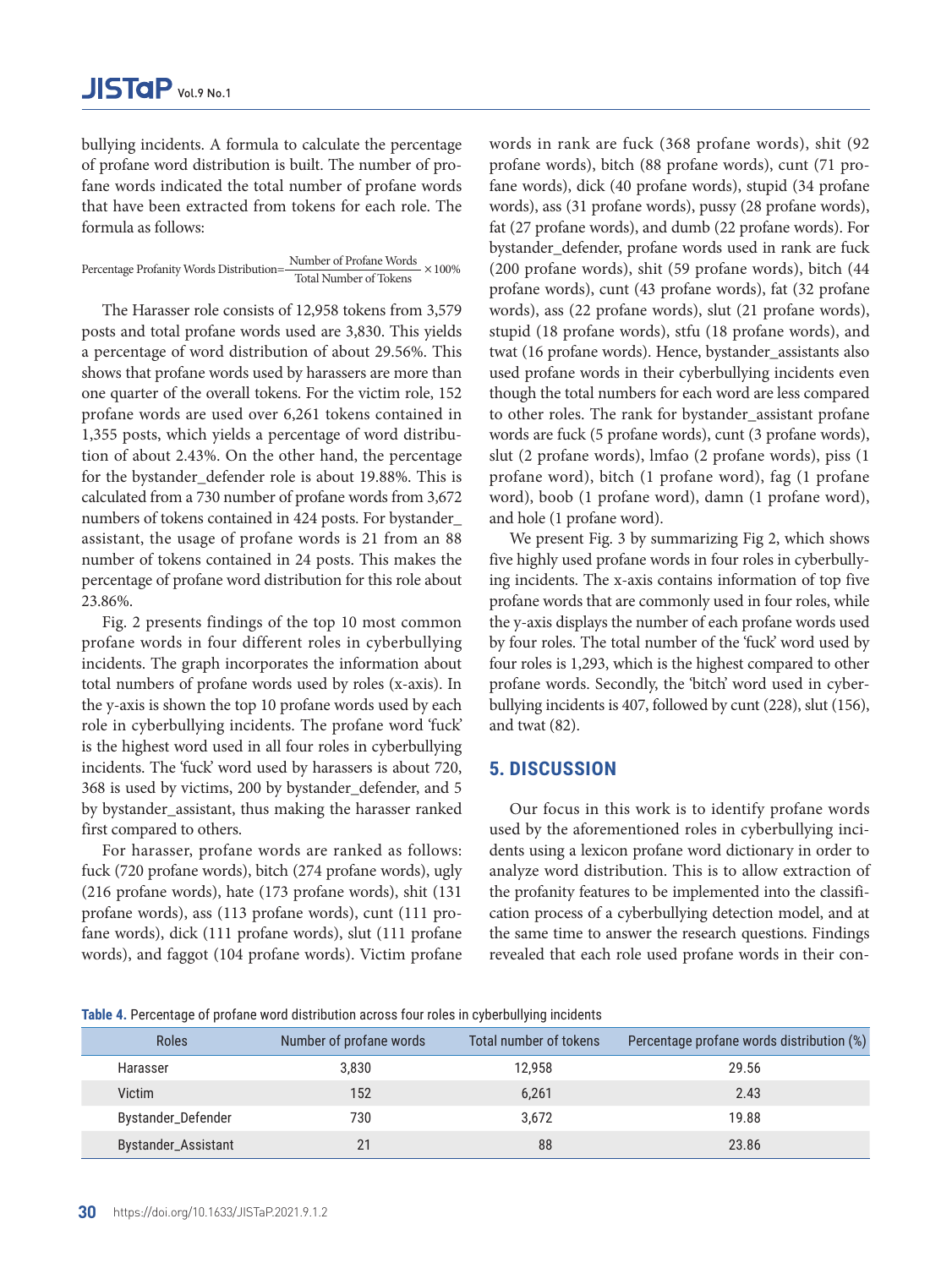



71 111

22 111 17 48

100 200 300 400 500 600 700

Total number of profane words used by four roles

368

**Fig. 3.** Top 5 most common profane words.

88 274

368 720

0

Victim Harasser

Shit Fuck Faggot Slut Dick **Cunt** Ass Shit Hate Ugly Bitch Fuck

l as

 $111$ 

173 216

<sup>274</sup>

Bystander\_Assistant

Bystander

Assistant

Bystander\_Defender

Bystander Defender

Victim

Harasser

Harasser

version which were declared as containing a cyberbullying indication. This shows profane words can be the profanity feature in cyberbullying classification.

Fig. 2. Top 10 profane words distribution.

800

720

As mentioned, a harasser is the person who does the bullying towards victims, and profane words are always used by them to hurt others' feelings. This is to justify why the harasser is the identified role which used profane words higher than any other roles did. Meanwhile, victims may have two different reactive behaviors; either they become aggressive or become passive when being confronted by a harasser in a cyberbullying incident. Aggressive behavior appears when they try to fight back against the harasser by using the same kind of language as in the profane words, for example, "Shut the fuck up you smelly." On the other hand, a victim can react passively where he/ she accepts the insults from the harasser or just replies without using any profane words, e.g., "Stop, just leave me alone." The usage of profane words by the victim could be attributed to the victim's response where the victim may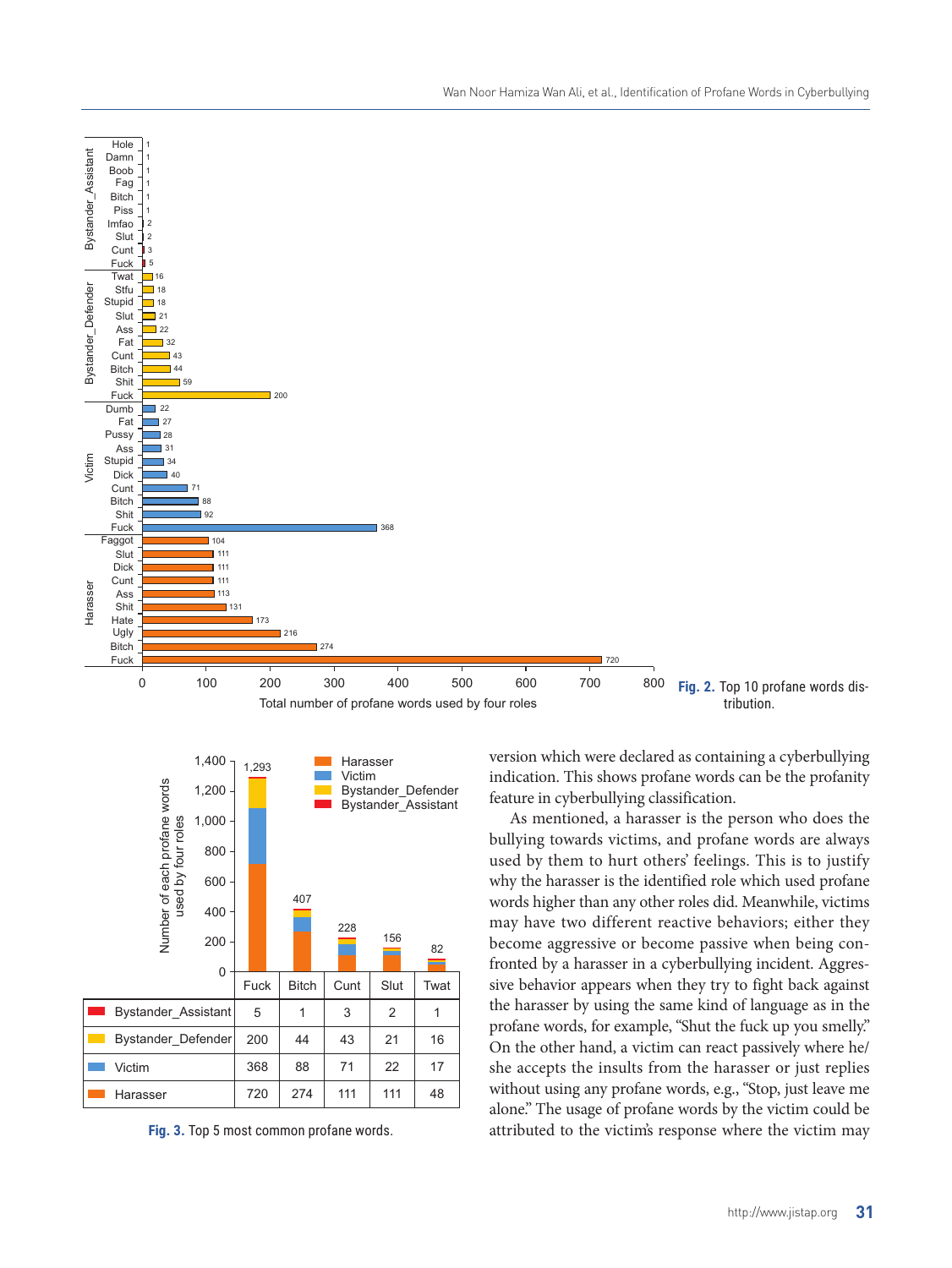behave aggressively when confronted by the harasser; for example, "Leave Amber alone, don't be jealous and accept the fact that Amber has other friends, even if they are hipster;) so shut the fuck up u lot will never be the new Megan sweeney so positive vibes motherfuckers." Because of that, the victim is a role that also used profane words in conversations even though the percentage yielded is very low. We can see that bystander\_defenders used the terms 'fuck' and 'motherfucker,' but in a positive way where they try to stop the harasser from bullying the victim, and this conforms to its definition whereby a bystander\_assistant supports the harasser, likely with similar aggressive behavior to the harasser (Van Hee et al., 2018). Furthermore, it is observed that the posts by the bystander\_assistant are similar to that of the harasser. This issue makes cyberbullying detection in online social networks a difficult task, especially in the role determination stage. As a whole, we can declare that the first research question is answered.

As discussed in Teh et al. (2018), the term 'fuck' has the highest score compared to other terms in year 2017. Thus, we can conclude that this kind of profane word has long been used before 2017, as this corpus was collected in 2013. Besides this, the terms 'bitch' and 'cunt' are also in the top 10 most common words used in every role in cyberbullying incidents. However, the total numbers of each profane word for each role are much different. This is caused by an imbalance of data under cyberbullying posts as mentioned in the sub-section "Data Preparation." Cyberbullying posts annotated as harrasser, victim, bystander\_assistant, and bystander\_defender roles have different number gaps as described in Table 2. Besides this, all of these terms are categorized as profane words and could be one of the features in a cyberbullying detection model, yet their use does not necessarily indicate the occurrence of cyberbullying; as an example, "I'm tired as fuck and have to work tomorrow." This is concluded to mean that the second research question is answered. Then, there are words used by users by substituting the original letter with another letter. For example, the letter 'u' is substituted by letter 'v' in order to convert the word 'fuck' to 'fvck,' and letter 'b' is substituted by 'v' to convert a word from 'bitch' to 'vitch.' Other than that, there are also misspelled words such as 'fck' where the original word is 'fuck.' When using a profanity dictionary to identify profane words, misspelled words cannot be identified and are considered as non-profane words. This indicates that there is a probability for a classifier to mistakenly detect cyberbullying if it only depends on profanity as a feature. However, with the information provided by Fig. 3, we can consider word

embedding to improve the efficiency of the classifier for cyberbullying detection.

#### **6. CONCLUSION AND FUTURE WORK**

Recently, cyberbullying has been acknowledged as a serious national health issue in the midst of online social network users. One of the ways to solve this problem is by developing a model to detect cyberbullying in social media. Thus, this paper focuses on extracting profane words from a state-of-the-art corpus with four different roles in order to analyze profane word distribution. From the results, all of the four roles used profane words in their conversation and we concluded that users tend to use them when they are involved in cyberbullying. However, the use of profane words does not necessarily indicate cyberbullying incidents. This issue could be overcome by looking at the underlying weightage and distribution; thus, word embedding for text representation can be considered. Also, we can conclude that profane words can be one of the features used in order to develop a cyberbullying model but with the presence of other features to further improve the accuracy of the model.

In our future work, we will extract and incorporate other features to be integrated with the profanity feature in the classification process. Other than that, oversampling technique can be implemented in this corpus for a balance dataset before undergoing the classification process. Imbalance data may affect the classifier performance in training data to detect cyberbullying.

Lexical variation will also be explored to increase efficiency in the classification process of cyberbullying detection. The distribution of profane words in this result can be used in the future for an early cyberbullying detection model.

# **CONFLICTS OF INTEREST**

No potential conflict of interest relevant to this article was reported.

# **REFERENCES**

Al-garadi, M. A., Varathan, K. D., & Ravana, S. D. (2016). Cybercrime detection in online communications: The experimental case of cyberbullying detection in the Twitter network. Computers in Human Behavior, 63, 433-443. [https://](https://doi.org/10.1016/j.chb.2016.05.051) [doi.org/10.1016/j.chb.2016.05.051](https://doi.org/10.1016/j.chb.2016.05.051)

Ashktorab, Z., Golbeck, J., Haber, E., & Vitak, J. (2017, June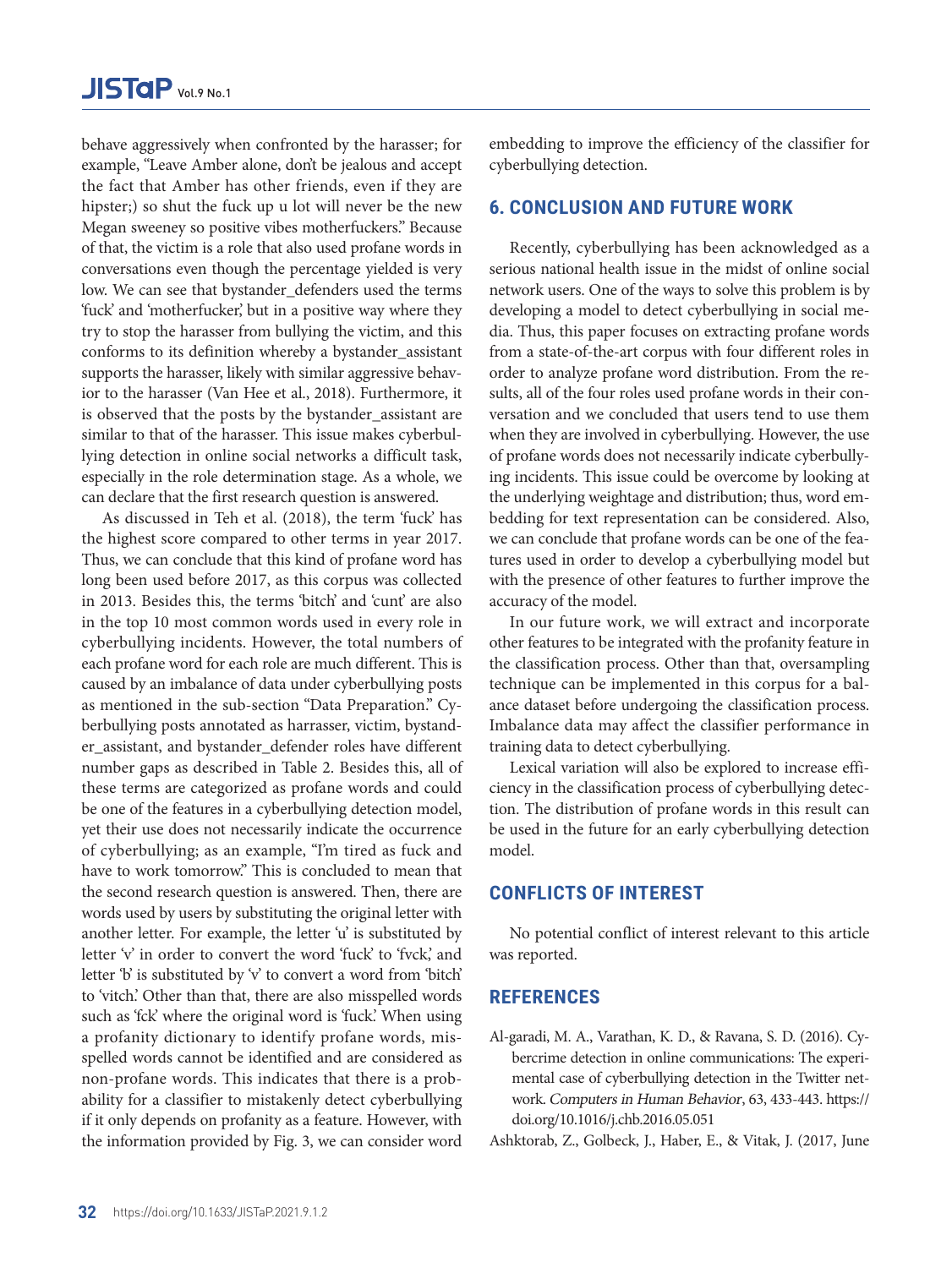25-28). Beyond cyberbullying: Self-disclosure, harm and social support on ASKfm. In P. Fox, D. McGuinness, & L. Poirer (Eds.), WebSci '17: Proceedings of the 2017 ACM Web Science Conference (pp. 3-12). ACM. [https://doi.](https://doi.org/10.1145/3091478.3091499) [org/10.1145/3091478.3091499](https://doi.org/10.1145/3091478.3091499)

- Bastiaensens, S., Vandebosch, H., Poels, K., Van Cleemput, K., DeSmet, A., & De Bourdeaudhuij, I. (2014). Cyberbullying on social network sites. An experimental study into bystanders' behavioural intentions to help the victim or reinforce the bully. Computers in Human Behavior, 31, 259- 271.<https://doi.org/10.1016/j.chb.2013.10.036>
- Boyd, D. M., & Ellison, N. B. (2007). Social network sites: Definition, history, and scholarship. Journal of Computer-Mediated Communication, 13(1), 210-230. [https://doi.](https://doi.org/10.1111/j.1083-6101.2007.00393.x) [org/10.1111/j.1083-6101.2007.00393.x](https://doi.org/10.1111/j.1083-6101.2007.00393.x)
- Chatzakou, D., Kourtellis, N., Blackburn, J., De Cristofaro, E., Stringhini, G., & Vakali, A. (2017, June 25-28). Mean birds: Detecting aggression and bullying on Twitter. In P. Fox, D. McGuinness, & L. Poirer (Eds.), WebSci '17: Proceedings of the 2017 ACM Web Science Conference (pp. 13-22). ACM. https://doi.org/10.1145/3091478.3091487
- Computational Linguistics Research Group. (2019). Bratreader. https://github.com/clips/bratreader
- Dinakar, K., Reichart, R., & Lieberman, H. (2011, July 17-21). Modeling the detection of textual cyberbullying. In N. Nicolov & J. G. Shanahan (Eds.), Proceedings of the Fifth International AAAI Conference on Weblogs and Social Media (pp. 11-17). AAAI Press.
- Giumetti, G. W., McKibben, E. S., Hatfield, A. L., Schroeder, A. N., & Kowalski, R. M. (2012). Cyber incivility @ work: The new age of interpersonal deviance. Cyberpsychology, Behavior and Social Networking, 15(3), 148-154. [https://doi.](https://doi.org/10.1089/cyber.2011.0336) [org/10.1089/cyber.2011.0336](https://doi.org/10.1089/cyber.2011.0336)
- Hinduja, S., & Patchin, J. W. (2018). Cyberbullying: Identification, prevention, and response. https://cyberbullying.org/ Cyberbullying-Identification-Prevention-Response-2018. pdf.
- Kontostathis, A., Reynolds, K., Garron, A., & Edwards, L. (2013, May 2-4). Detecting cyberbullying: Query terms and techniques. In H. Davis, H. Halpin, & A. Pentland (Eds.), WebSci '13: Proceedings of the 5th Annual ACM Web Science Conference (pp. 195-204). ACM. [https://doi.](https://doi.org/10.1145/2464464.2464499) [org/10.1145/2464464.2464499](https://doi.org/10.1145/2464464.2464499)
- Laboreiro, G., & Oliveira, E. (2014, October 6-8). What we can learn from looking at profanity. In A. Baptista, N. Mamede, S. Candeias, I. Paraboni, T. A. S. Pardo, & M. G. V. Nunes (Eds.), Computational Processing of the Portuguese Language: 11th International Conference, PROPOR 2014. Proceedings (pp. 108-113). Springer. [https://doi.](https://doi.org/10.1007/978-3-319-09761-9
)

[org/10.1007/978-3-319-09761-9](https://doi.org/10.1007/978-3-319-09761-9
)

- Moxey, N., & Bussey, K. (2020). Styles of bystander intervention in cyberbullying incidents. International Journal of Bullying Prevention, 2(1), 6-15. [https://doi.org/10.1007/s42380-019-](https://doi.org/10.1007/s42380-019-00039-1) [00039-1](https://doi.org/10.1007/s42380-019-00039-1)
- Muneer, A., & Fati, S. M. (2020). A comparative analysis of machine learning techniques for cyberbullying detection on Twitter. Future Internet, 12(11), 187. [https://doi.](https://doi.org/10.3390/fi12110187) [org/10.3390/fi12110187](https://doi.org/10.3390/fi12110187)
- Nandhini, B. S., & Sheeba, J. I. (2015, March 6-7). Cyberbullying detection and classification using information retrieval algorithm. In S. A. Khadar (Ed.), ICARCSET '15: Proceedings of the 2015 International Conference on Advanced Research in Computer Science Engineering & Technology (ICARCSET 2015) (pp. 1-5). ACM. [https://doi.](https://doi.org/10.1145/2743065.2743085) [org/10.1145/2743065.2743085](https://doi.org/10.1145/2743065.2743085)
- Pedregosa, F., Varoquaux, G., Gramfort, A., Michel, V., Thirion, B., Grisel, O., Blondel, M., Prettenhofer, P., Weiss, R., Dubourg, V., Vanderplas, J., Passos, A., Cournapeau, D., Brucher, M., Perrot, M., & Duchesnay, É. (2011). Scikitlearn: Machine learning in Python. The Journal of Machine Learning Research, 12, 2825-2830. [https://dl.acm.org/](https://dl.acm.org/doi/10.5555/1953048.2078195) [doi/10.5555/1953048.2078195](https://dl.acm.org/doi/10.5555/1953048.2078195)
- Reynolds, K., Kontostathis, A., & Edwards, L. (2011, December 18-21). Using machine learning to detect cyberbullying. In X. Chen, T. Dillon, H. Ishbuchi, J. Pei, H. Wang, & M. A. Wani (Eds.), Proceedings of the 10th International Conference on Machine Learning and Applications (ICMLA 2011) (pp. 241-244). Institute of Electrical and Electronics Engineers. https://doi.org/10.1109/ICMLA.2011.152
- Salawu, S., He, Y., & Lumsden, J. (2017). Approaches to automated detection of cyberbullying: A survey. IEEE Transactions on Affective Computing, 11(1), 3-24. [https://doi.](https://doi.org/10.1109/TAFFC.2017.2761757) [org/10.1109/TAFFC.2017.2761757](https://doi.org/10.1109/TAFFC.2017.2761757)
- Salmivalli, C. (1999). Participant role approach to school bullying: Implications for interventions. Journal of Adolescence, 22(4), 453-459. https://doi.org/10.1006/jado.1999.0239
- Salmivalli, C. (2010). Bullying and the peer group: A review. Aggression and Violent Behavior, 15(2), 112-120. [https://](https://doi.org/10.1016/j.avb.2009.08.007) [doi.org/10.1016/j.avb.2009.08.007](https://doi.org/10.1016/j.avb.2009.08.007)
- Salmivalli, C., Lagerspetz, K., Björkqvist, K., Österman, K., & Kaukiainen, A. (1996). Bullying as a group process: Participant roles and their relations to social status within the group. Aggressive Behavior, 22(1), 1-15. [https://doi.](https://doi.org/10.1002/(SICI)1098-2337(1996)22:1%3C1::AID-AB1%3E3.0.CO;2-T) [org/10.1002/\(SICI\)1098-2337\(1996\)22:1%3C1::AID-](https://doi.org/10.1002/(SICI)1098-2337(1996)22:1%3C1::AID-AB1%3E3.0.CO;2-T)[AB1%3E3.0.CO;2-T](https://doi.org/10.1002/(SICI)1098-2337(1996)22:1%3C1::AID-AB1%3E3.0.CO;2-T)
- Sekharan, S. C., Vadivu, G., & Rao, M. V. (2018). A comprehensive study on sarcasm detection techniques in sentiment analysis. International Journal of Pure and Applied Math-